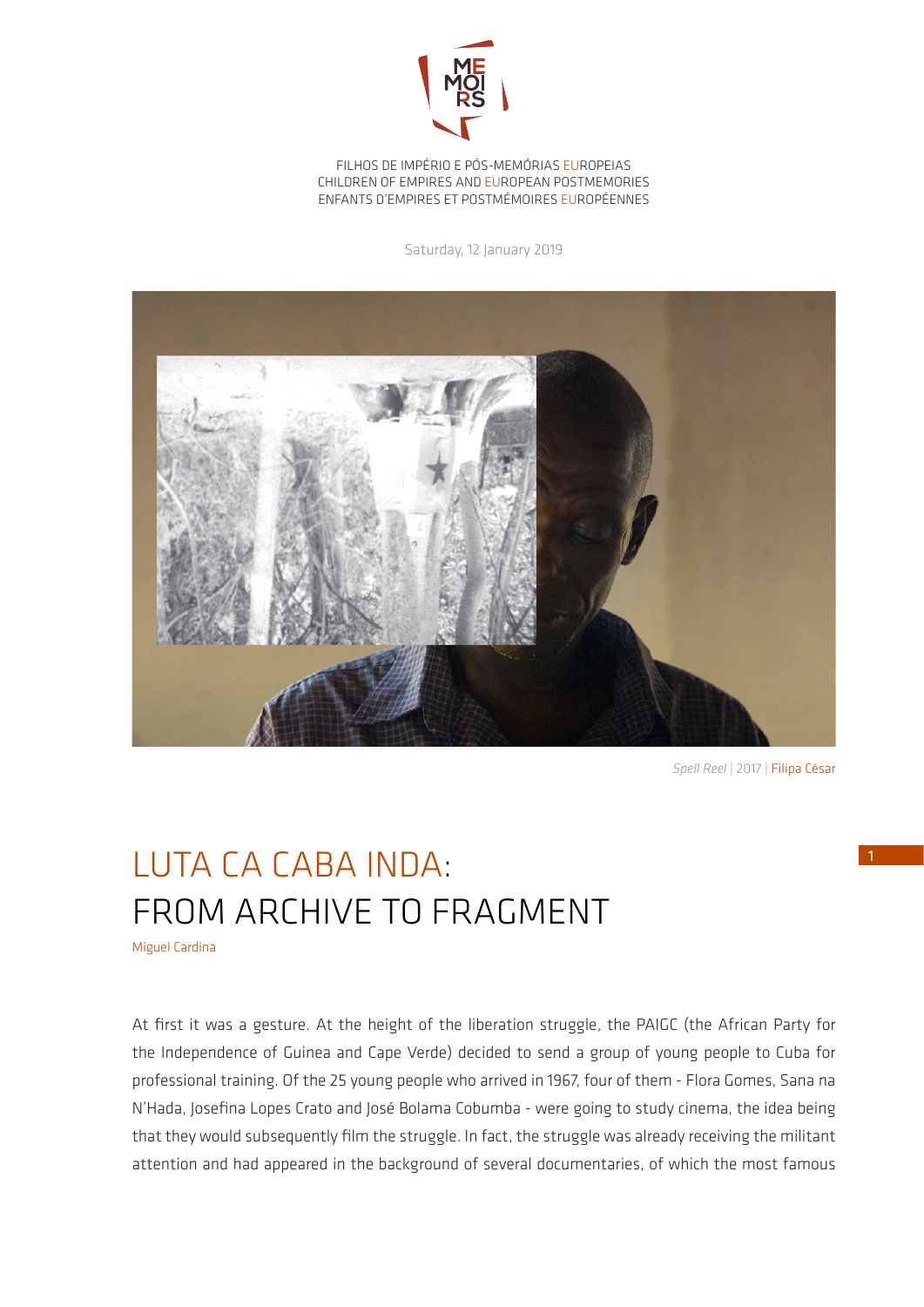

at the time was *Labanta Negro!* (Piero Nelli, 1966). The importance of images to the building of the future nation had not escaped Amílcar Cabral (1). Indeed, it was characteristic that the ceremony of the declaration of independence on 24 September 1973 (months after Cabral's assassination) followed a screening of Flora Gomes' documentary of the PAIGC II Congress, which took place from 18 and 22 July in the liberated regions of eastern Guinea.

Some of the material filmed in the 1970s and 1980s has been deposited with the National Cinema and Audiovisual Institute (INCA), created in 1977 in Bissau. An 'alliance' that has brought together Guinean and European artists, filmmakers and researchers has saved the country's cinematic memory through a recent process of digitization and remastering in Berlin. This alliance has the artist and filmmaker Filipa César (b. 1975) at its epicentre. Some of these films have been [shown around the world](http://site.videobrasil.org.br/canalvb/video/2211000/LUTA_CA_CABA_INDA_Filipa_Cesar_e_Sana_N_Hada_20o_Festival). They have toured the parts of Guinea in which they were made. They have also underpinned Filipa César's experimental, self-reflective filmography, most recently in *Spell Reel* (2017).

This collaborative work of locating, digitizing, disseminating and recomposing was named *Luta ca caba inda* (The struggle has not yet ended), appropriating the title of an unfinished project that began at INCA in 1980. That project aimed to record the country six years after independence. The same expression has been used as the title of a book - *Luta ca caba inda: time place matter voice. 1967- 2017* (Archive Books, 2017) – on the same subject. In it, dialogues and discussions between different protagonists (between 2010 and 2017) intersect with visual documents about the struggle and the subsequent process of nation building. Many of them are unfinished or have never been publicly shown.

The book condenses some important aspects of the project. Its authors are not made explicit, pointing to the collaborative nature of this effort of rescue and rereading. But it also ends up suggesting that this living process of documenting complicates the very notion of *authorship* as a sovereign gesture with the authority to determine how images are exposed (or concealed), or to guide interpretation and impose meaning. This idea is made clear on the cover with a quotation from Sana na N'Hada:

"At a given moment one seems to be in direct competition with those mischievous things that your images have become in a different context! […] the fact that since the beginning one hasn't had any agency can itself become quite commendable: the author of the image becomes its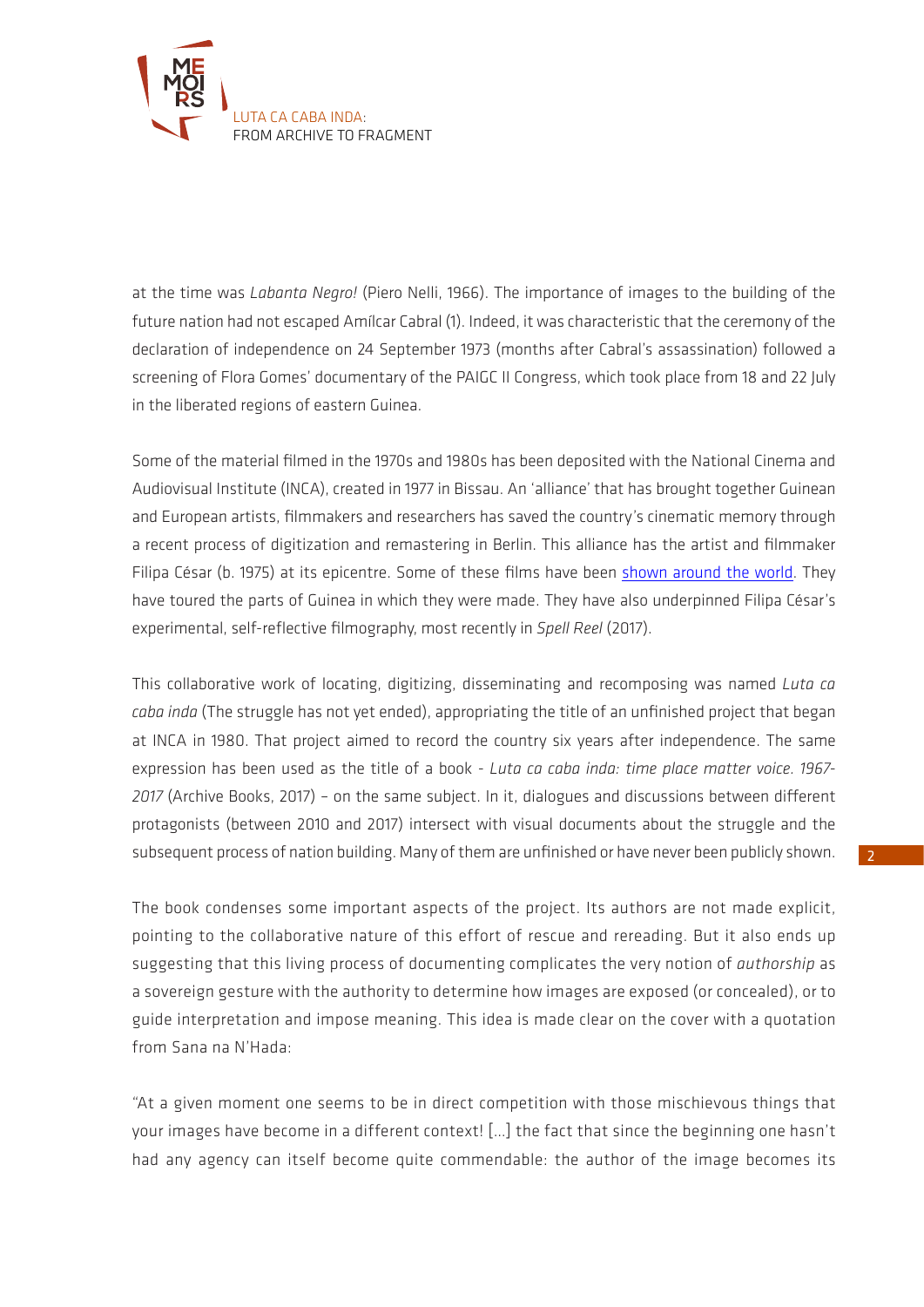

 $\overline{\phantom{a}}$  , where  $\overline{\phantom{a}}$ 

 $\overline{\phantom{a}}$  , where  $\overline{\phantom{a}}$ 

owner despite themselves. The image gives itself a new life, a new destiny, with or without us. It overcomes our guardianship".

On the other hand, it is a book composed of fragments: testimonial excerpts, stills, unfinished film records, reports and book covers about the struggle. This idea of fragments takes us back to the precariousness of the archives which, subject historical vicissitudes and to the corrosiveness of time, resemble an "assemblage of shrapnel" (Filipa César, p. 166). In material terms, the recovered (and unrecovered) records are therefore residues of the present, but they also condense images of an unfulfilled past. In other words, they institute a peculiar regime of historicity in which past, present and future collapse due to the incomplete and unstable nature of the archive. Composed of images and sounds, as well as deletions and silences, the visual documents produce a plot that contemplates representation, historical periods and biographical paths and reframes them in retrospect.

[As Paulo Cunha has already emphasized,](https://portalseer.ufba.br/index.php/estudos/article/download/15857/11779) Filipa César's work shows how the cinema in Guinea-Bissau synthesizes archaeological vestiges, written documents and subjective memory. This book thus represents the written record of a process of rescue and re-reading. The time it engages with comes alive to the exact extent that its ruined dimension requires carefully recovering existing fragments and at the same time undertaking an hermeneutic exercise that makes them visible and contemporary.

Translated by Alexandra Reza

<sup>(1)</sup> For an overview on cinema in Guinea-Bissau and its role in nation-building, see, among others: Paulo Cunha e Catarina Laranjeiro (2017), "Guiné-Bissau: do cinema de Estado ao cinema fora do Estado", Rebeca - Revista Brasileira de Estudos de Cinema e Audiovisual 5, 2: 1-23.